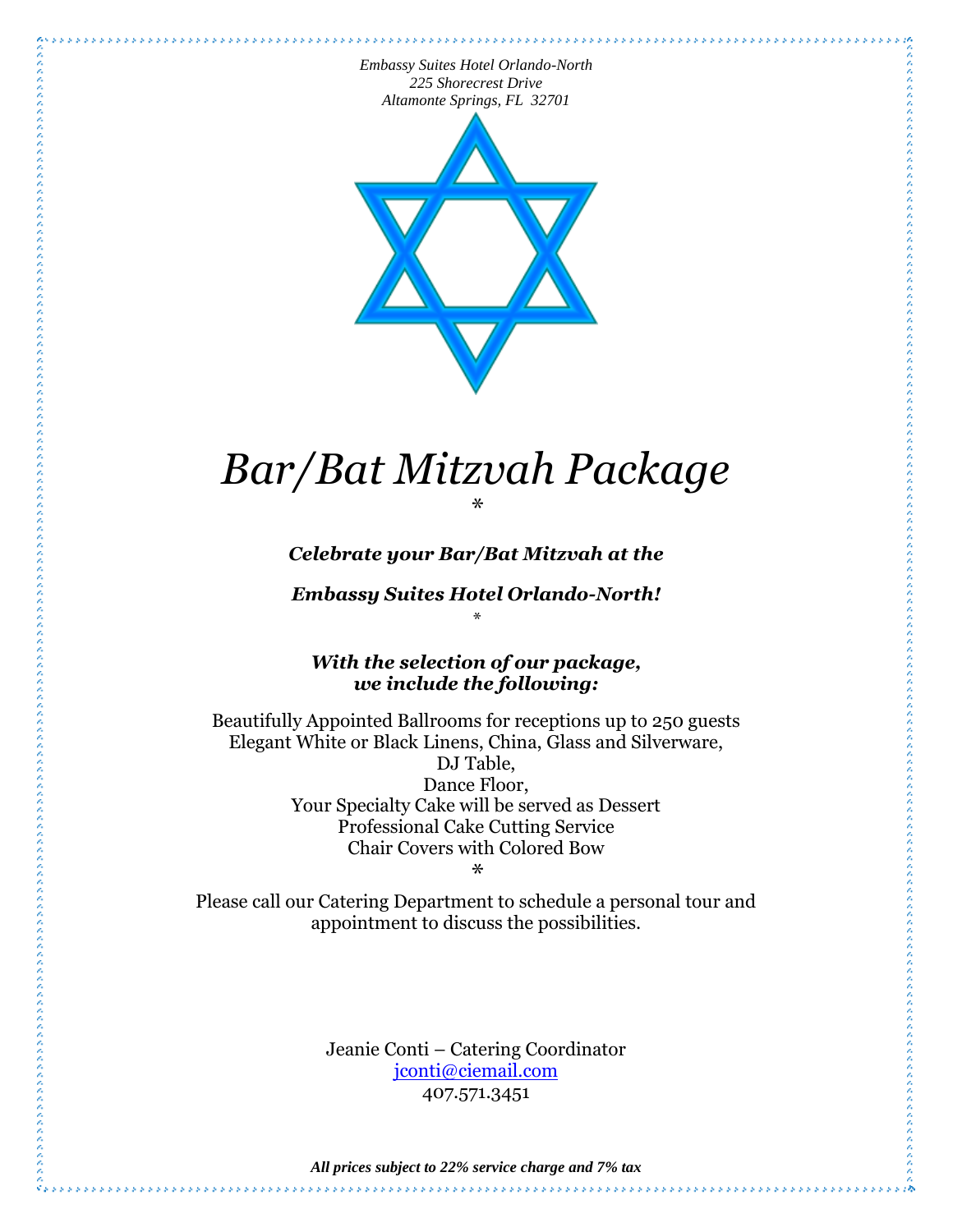# **Create Your Own Children's Buffet**

(Minimum of 35 Children) *Based on a 4 hour reception*

**Hors d'oeuvre** (replenished for 1 hour)

Select Four Items:

Mini Taco Rolls **Mini Pizzas** 

Chicken Drummettes **Beef Franks** in a Blanket Mozzarella Sticks **Egg Rolls with Duck Sauce** Potato Skins **Potato Pancakes with Applesauce** 

**Entrees** (replenished for 1 ½ hours) Select Three Items:

Kosher Hot Dogs Kosher Hamburgers Chicken Fingers with BBQ, Sweet & Sour and Hot Mustard Sauce Vegetable Lasagna Baked Ziti with Meat or Marinara Sauce Spaghetti and Meatballs Beef or Chicken Skewers Pizza

### **Accompaniments**

Select Two Items:

Curly Q French Fries Seasoned French Fries Shoestring French Fries Macaroni and Cheese Potato Skins with Toppings Julienne of Vegetables Vegetable Medley

#### **Beverage Bar Sundae Bar Sundae Bar**

Choose Four Items Chocolate and Vanilla Ice Cream

Orange Soda Lemonade Crushed Peanuts Sprinkles Cherry Coke Shirley Temples Beeses Pieces Reeses Aleath Bar

Coca Cola Diet Coca Cola Chocolate Sauce M&Ms Sprite **Subset Root Beer** Strawberry Sauce **Crushed Oreos** Crushed Oreos

外の大きな人とのたちのたちのことのたちのものものものものものものものもしろんとしたものとしたときにもとしてもとものとしてものとしろんとものものものものものものものものにものにもしろんとものものものもない しょうしょう

**Virgin Drink Bar** Whipped Cream and Maraschino Cherries

## **COMPLETE CHIDREN'S BUFFET PACKAGE PRICE: \$39.95 per person**

 $\hat{\mathcal{C}}_{\mathcal{S},\mathcal{S}}$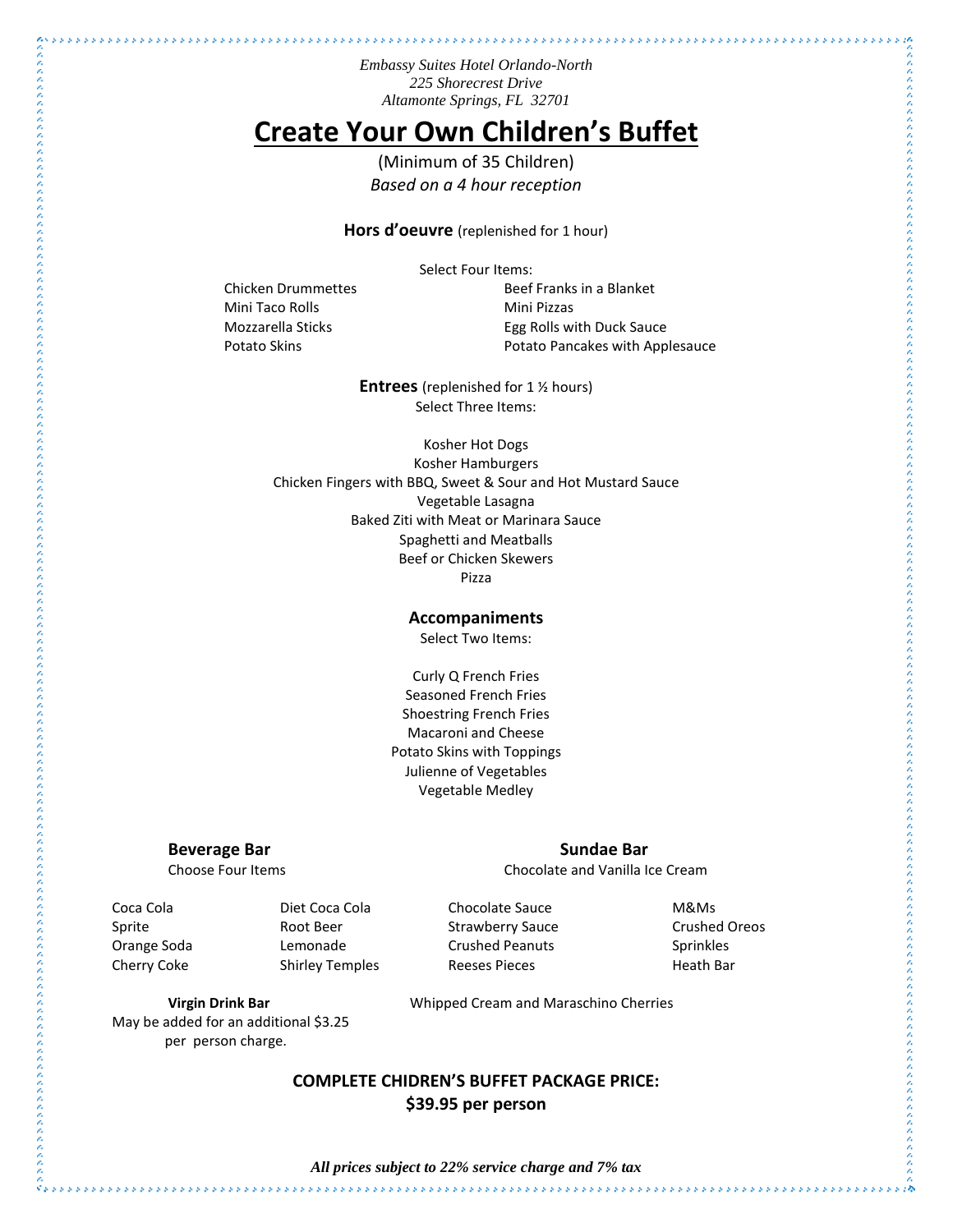## **Elegant Plated Menu**

*(Minimum 35 guests) Based on a 4 hour reception*

**Hors d'oeuvre Hour** (replenished for 1 hour)

Mirror Display of Imported and Domestic Cheeses with Assorted Gourmet Crackers and Fresh Seasonal Fruit Garnish

#### **Select One Hot and One Cold of the following**

#### **Cold Selection**

Tomato Caprese Skewers **Celery Stuffed with Cream Cheese** Antipasti Skewers **Fruit Kabobs with Romanoff Sauce** Fruit Kabobs with Romanoff Sauce Olice Tapenade on Crostini and Bruschetta On Crostini

#### **Hot Selection**

Mushroom Caps Stuffed with Spinach and Cheese Fried Mozzarella Sticks with Marinara Sauce Jalapeno Shrimp Poppers Mini Quiche Beef or Chicken Satay Theorem Siracha Honey Glazed Bacon Wrapped Pineapple Barbecue or Sweet & Sour Meatballs Egg Rolls with Hot Mustard or Plum Sauce Mini Potato Knishes **Miniature Crab Cakes** 

### **PLATED DINNER**

All dinners are served with Garden Salad, Fresh Seasonal Vegetable and Starch Accompaniment, Warm Rolls and Whipped Butter (or margarine upon request), Regular and Decaffeinated Coffee, Assorted Hot Herbal Teas, Iced Tea and Ice Water

#### **ENTREES**

Select One

Roast Prime Rib of Beef, au jus Pepper Crusted Sirloin Beef Wellington Chicken Marsala Stuffed Chicken Florentine, Chicken Teriyaki Chicken Piccata Grilled or Poached Salmon, Orange Roughy or Mahi Mahi With your choice of Champagne White Sauce, Tarragon Sauce, Lemon Dill Sauce

#### **ACCOMPANIMENTS**

Select One Starch and One Vegetable

Oven Roasted Potatoes **Parslied New Potatoes** Parmesan Au Gratin Potatoes Mild Rice Pilaf Vegetable Medley **Manufather Carrots** Honey Glazed Carrots Green Beans Amandine The Controller Studies of Muslim Pulsa and Muslim Potatoes

Sautéed Zucchini and Yellow Squash Carrots and Broccoli Florets

### **\$49.95 per person**

 $\hat{\mathcal{C}}_{\mathcal{S},\mathcal{S}}$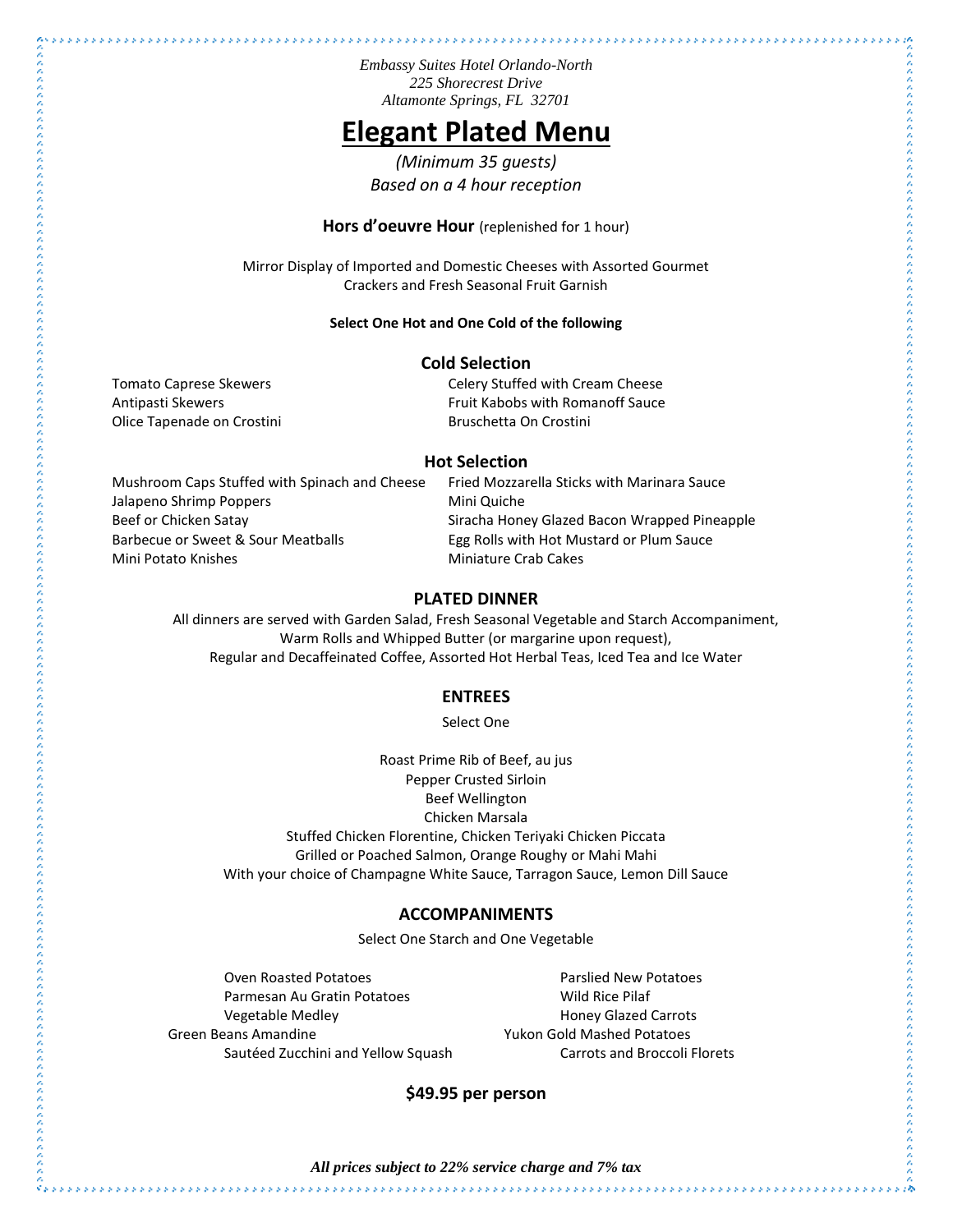# **Create Your Own Buffet**

(Minimum of 50 guests) *Based on a 4 hour reception*

All dinner buffets are replenished for 1  $\frac{1}{2}$  hours and are accompanied by a Tossed Garden Salad Bar with Assorted Toppings and Dressings, Fresh Seasonal Fruit Array, Warm Rolls and Whipped Butter (or margarine upon request), Regular and Decaffeinated Coffee, Assorted Hot Herbal Teas, Iced Tea and Ice Water

#### **HORS D'OEUVRE**

Mirror Display of Imported and Domestic Cheeses with Assorted Gourmet Crackers and Fresh Seasonal Fruit Garnish

#### **Select One Hot and One Cold of the following**

#### **Cold Selection**

Olice Tapenade on Crostini and Bruschetta On Crostini

 $\hat{z}_{ss}$ 

Tomato Caprese Skewers **Celery Stuffed with Cream Cheese** Antipasti Skewers **Fruit Kabobs with Romanoff Sauce** 

#### **Hot Selection**

Mushroom Caps Stuffed with Spinach and Cheese Fried Mozzarella Sticks with Marinara Sauce Jalapeno Shrimp Poppers Mini Quiche Beef or Chicken Satay Siracha Honey Glazed Bacon Wrapped Pineapple Barbecue or Sweet & Sour Meatballs Egg Rolls with Hot Mustard or Plum Sauce Mini Potato Knishes **Miniature Crab Cakes** 

#### **ENTREES**

Roast Prime Rib of Beef\* Roast Sirloin of Beef \* Served with Horseradish Cream Sauce, Hunter Sauce or Au Jus

Chicken Marsala, Chicken Française, Chicken Piccata, Stuffed Chicken Florentine

Salmon, Grouper or Mahi Mahi with Tarragon Sauce, Lemon Dill or Champagne White Sauce

#### **ACCOMPANIMENTS**

**Select Three**

Oven Roasted Potatoes Parslied New Potatoes Parmesan Au Gratin Potatoes Manuel And Mild Rice Pilaf Yukon Gold Mashed Potaotes Vegetable Medley Honey Glazed Carrots Green Beans Amandine Sautéed Zucchini and Yellow Squash Carrots and Broccoli Florets

## **\$53.95 per person 2 Choices \$56.95 per Person 3 Choices** \*Carver Fee: \$75.00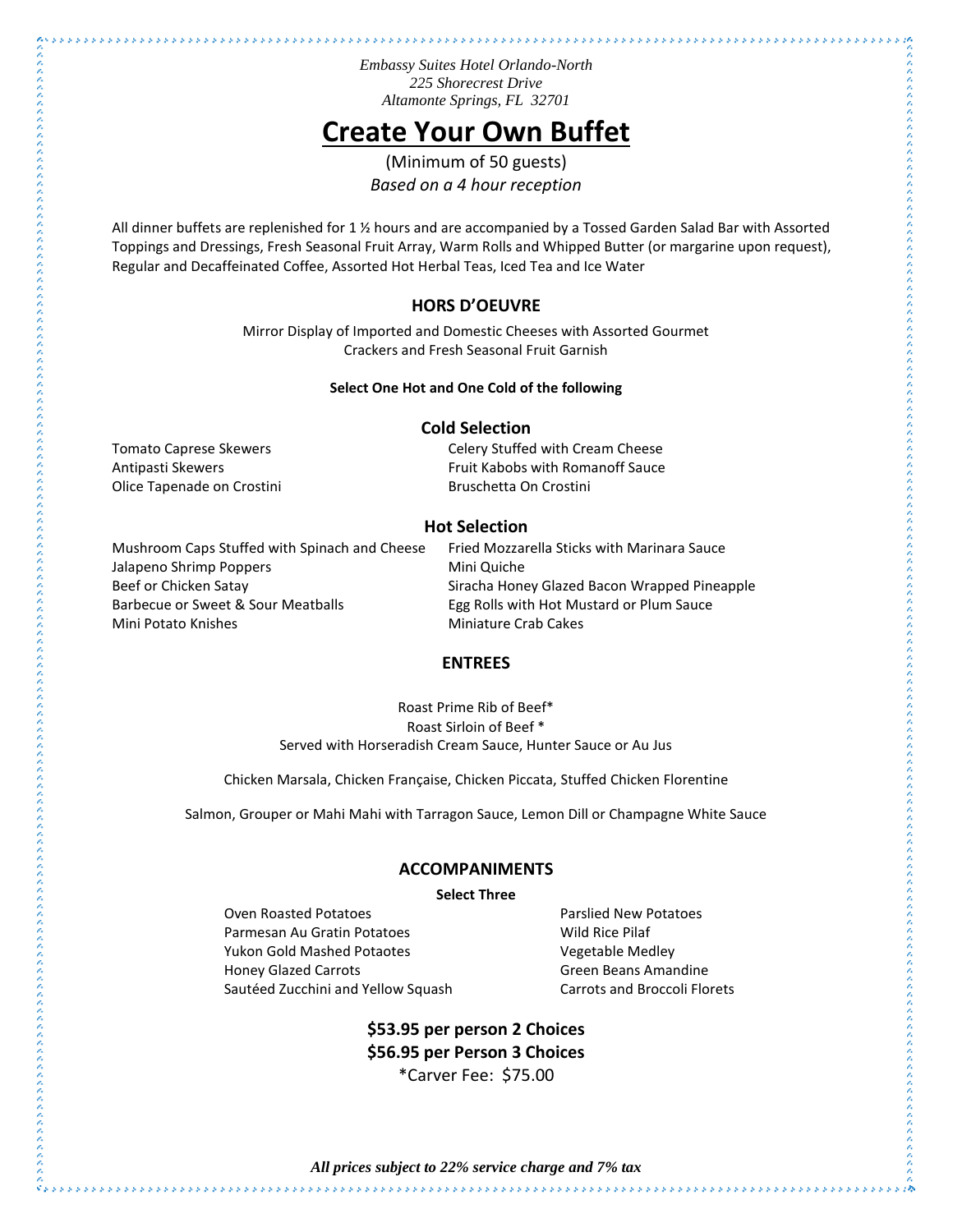## **Gourmet Food Station Selections**

May be added to your buffet or served in addition to your hors d'oeuvre. (Minimum of 100 guests)

### **Pasta Station**

Select three pasta choices: Bow Tie, Linguine, Fettucine, Ziti, Cheese Tortellini Select three sauce choices: Spicy Marinara, Alfredo, Clam, Pesto, White wine, Meat Sauce Fresh Vegetables and Garlic Rolls **\$12.00 per person**

#### **Fajita Station**

Marinated Beef and Chicken Grilled Onions, Green Peppers, Pico de Gallo Sauce, Sour Cream, Guacamole, Shredded Cheddar and Monterey Jack Cheeses, Warm Soft Flour Tortillas **\$11.50 per person**

#### **Oriental Stir Fry Station**

 $\hat{z}_{ss}$ 

Tender Marinated Chicken Breast and Tenderloin of Beef With choice of Soy, Sesame or Sweet & Sour Sauce, Water Chestnuts, Bamboo Shoots, Bean Sprouts, Snow Peas, Broccoli, Shiitake Mushrooms, Oriental Egg Rolls and Duck Sauce **\$13.00 per person\***

#### **Ultimate Salad Station**

Fresh Crisp Salad Greens with Assorted Toppings and Dressings, Fresh Fruit with Yogurt, Assorted Specialty Salads, Fruit and Nut Breads with Honey Butter **\$7.25 per person**

#### **Mashed Potato Station**

With Shredded Cheese, Bacon, Chives, Diced Tomatoes, Whipped Butter and Broccoli Florets **\$5.25 per person**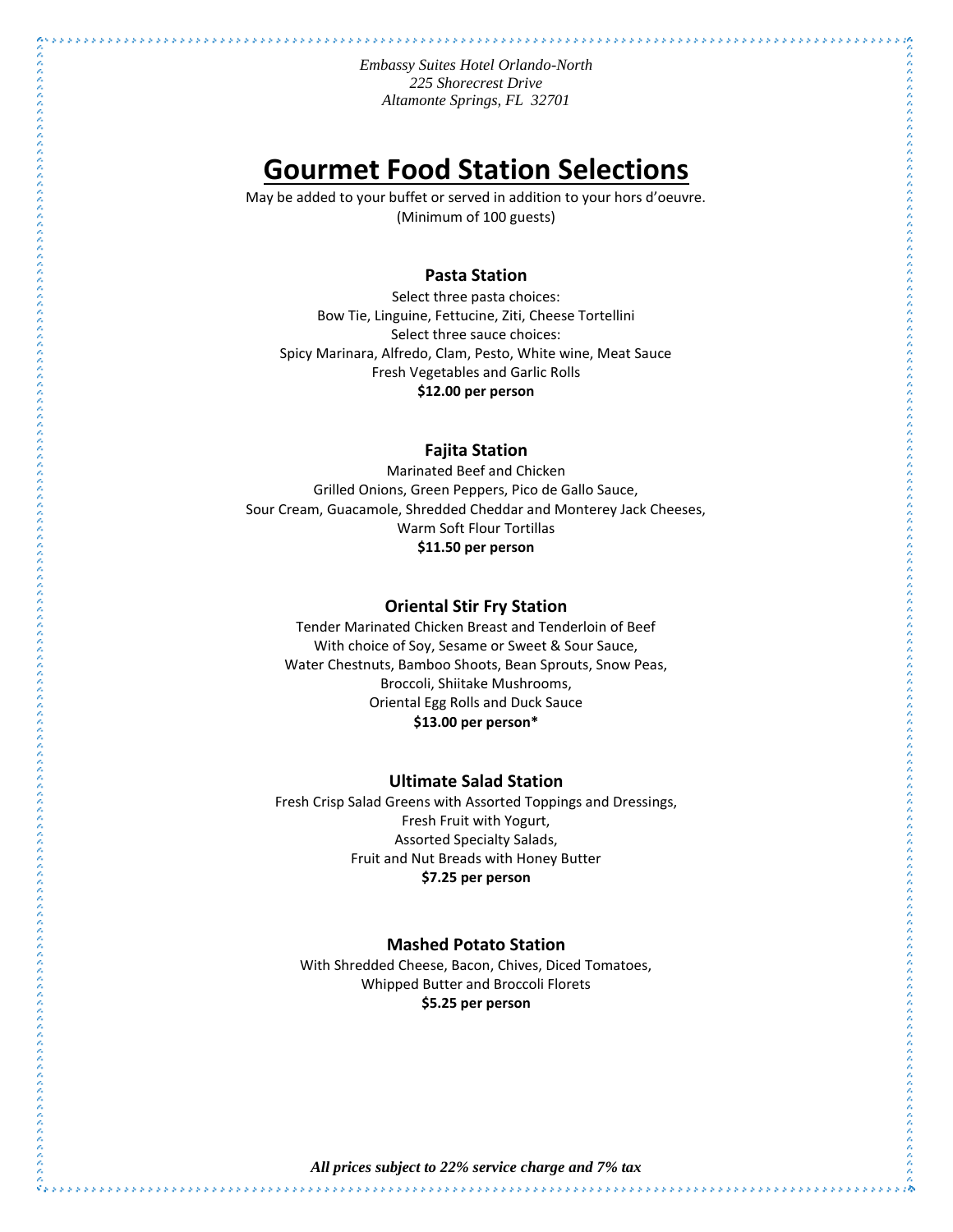\*\*\*\*\*\*\*\*\*\*\*\*\*\*\*\*\*\*\*\*\*\*\*\*\*\*\*\*\*\*\*\*\*\*\*\*\*

# **Hors d'oeuvre Selections**

#### **COLD DISPLAYS**

Fresh Vegetable Crudité with Ranch Dressing *\$200.00 serves 50 guests*

Mirror Display of Imported and Domestic Cheeses with Assorted Gourmet Crackers And Fresh Fruit Garnish *\$250.00 serves 50 guests*

> Mirror Display of Fresh Seasonal Fruits and Berries *\$200.00.serves 50 guests*

Molded Chicken Liver Pate with Assorted Gourmet Crackers *\$200.00 serves 50 guests*

Side of Smoked Salmon Accompanied by Classic Garnishes and Gourmet Cocktail Breads *\$275.00 serves 30 guests*

> Grilled Marinated Vegetables *\$200.00 serves 50 guests*

 $\hat{v}_{\kappa\kappa}$ 

Tomato Caprese Skewers Celery Stuffed with Cream Cheese Antipasti Skewers Fruit Kabobs with Romanoff Sauce Olive Tapenade on Crostini Bruschetta On Crostini

*\$250 per 100 pieces of each selection*

### **HOT SELECTION**

Mushroom Caps Stuffed with Spinach and Cheese Fried Mozzarella Sticks with Marinara Sauce Chicken Strips with Dipping Sauces Vegetable Mini Quiche Beef or Chicken Satay Sweet & Sour Meatballs Barbecue Meatballs Egg Rolls with Hot Mustard or Plum Sauce Siracha Honey Glazed Bacon Wrapped Pineapple Jalapenos Shrimp Poppers stuffed with Cream Cheese Mini Potato Knishes

\$250 per 100 pieces of each selection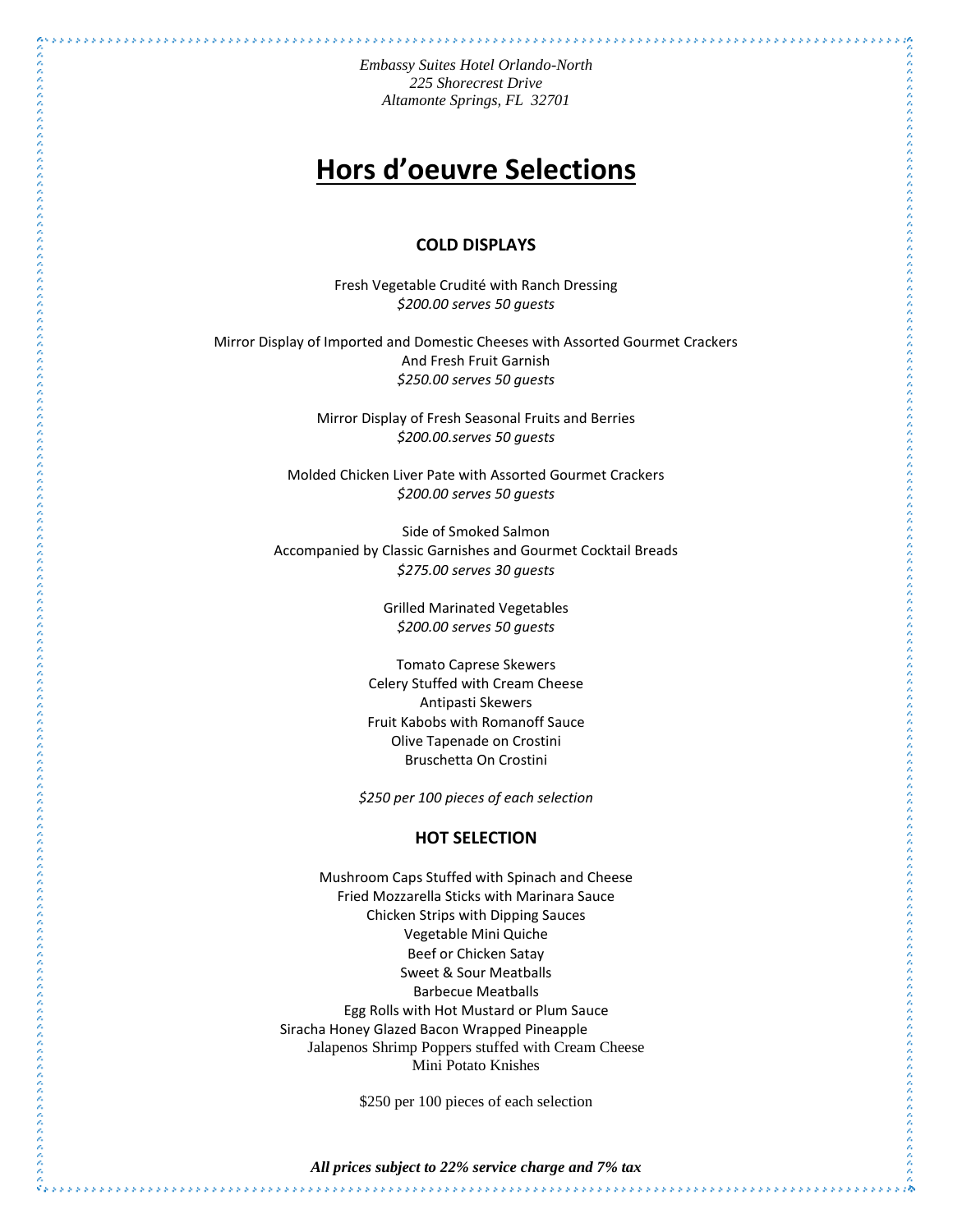# *Beverages*

# *Host Bar / Cash Bar*

*Call Brands…\$7.00 Premium Brands…\$8.00 Super Premium… \$8.00-\$11.00 Domestic Beer…\$4.00 Imported Beer…\$5.00 House Wine…\$6.00 Soft Drinks…\$3.00 Bottled Water…\$3.00 Cordials…\$8.00- \$10.00*

*House Champagne, per bottle……\$21.95 Champagne Punch, per gallon……\$40.00 Rum Punch, per gallon……\$45.00 Fruit Punch, per gallon……\$35.00 Champagne Toast, per person……\$4.50*

*A bartender fee of \$100.00 per bar per 100 guests will apply.*

# *Unlimited Consumption*

*(Per Person/Per Hour)*

## *Call Brand Mixed Drinks:*

*Bacardi Rum, Smirnoff Vodka, Beefeaters Gin, Seagrams 7 Whiskey, Jim Beam Bourbon, Scotch – Dewars or J&B or Cutty Sark, Cuervo Gold Tequila, Peach Schnapps , Imported & Domestic Beer, House Wine, Juices & Soft Drinks*

> *First Hour……\$12.50 per person \*\*Each Additional Hour……\$6.50 per person*

### *Premium Brand Mixed Drinks:*

*Bacardi Rum, Absolute Vodka, Tanquerey Gin, VO Whiskey, Jack Daniels Bourbon, Johnny Walker Red Scotch, Cuervo Gold Tequila, Peach Schnapps, Kahlua, Imported & Domestic Beer, House Wine, Juices & Soft Drinks*

> *First Hour……\$15.50 per person \*\*Each Additional Hour……\$8.50 per person*

All prices and menus listed on this and all previous pages are subject to change without notice.

*All prices subject to 22% service charge and 7% tax*